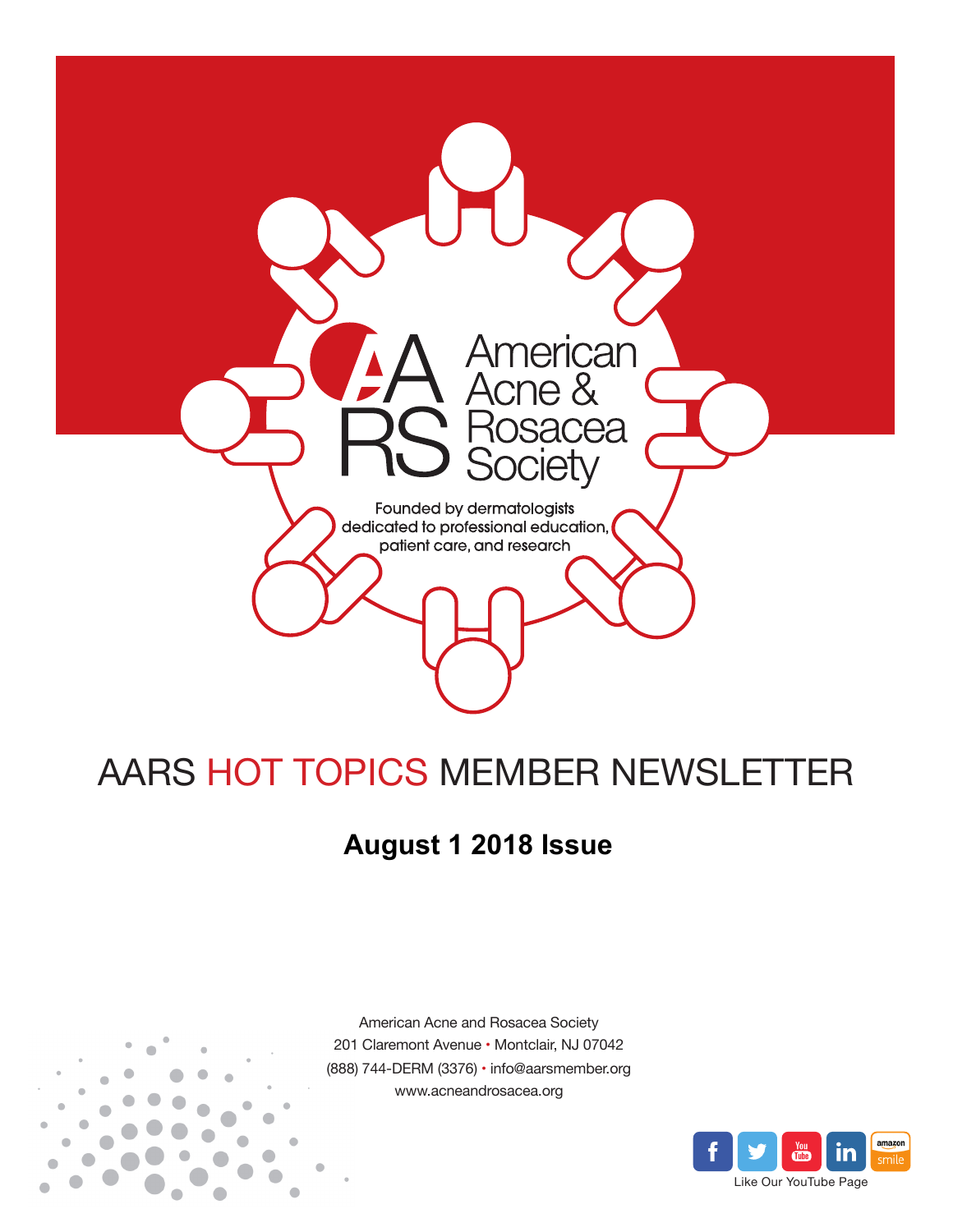

American Acne & Rosacea Society Member Newsletter | www.acneandrosacea.org

### **TABLE OF CONTENTS**

#### **Industry News**

[LEO Pharma to expand its lead in medical dermatology with acquisition.](#page-2-0)................2 [Link between diet and skin disease takes center stage at summer AAD.](#page-2-1).................2 [BioPharmX: FDA grants CARC waiver; Post-hoc analysis for BPX-01 complete.](#page-3-0)....3

### **New Medical Research**

[Target site pharmacokinetics of doxycycline for](#page-4-0) rosacea in healthy volunteers........4 [Evaluation of long-term efficacy, safety, and effect on life quality.](#page-5-0)............................5 [Topical photodynamic therapy with 5-aminolevulinic acid in Chinese patients.](#page-5-1)........5 [Brimonidine tartrate gel plus topical steroid for the prevention of](#page-6-0) laser therapy........ 6 [Biofilm production and antibiotic susceptibility of staphylococcus](#page-6-1) ............................6 [Effect of a botanical cleansing lotion on skin sebum and erythema of the face:](#page-6-2)...... 6 [Oral isotretinoin for the treatment of](#page-7-0) Aripiprazol-induced acneiform rash................ 7 [An evaluation of peripapillar choroidal thickness in patients.](#page-7-1)....................................7 [Reliability of the hidradenitis suppurativa clinical response.](#page-7-2).....................................7

### **Clinical Reviews**

| The practice of compounding, associated compounding regulations  10 |  |
|---------------------------------------------------------------------|--|

### **Patient Communication / Counseling**

[What Health-related Quality of Life Factors Influence the Decision.](#page-10-2).......................10



*We encourage you to invite your colleagues and patients to get active in the American Acne & Rosacea Society! Visit www.acneandrosacea.org to become member and donate now on www.acneandrosacea.org/ donate to continue to see a change in acne and rosacea.*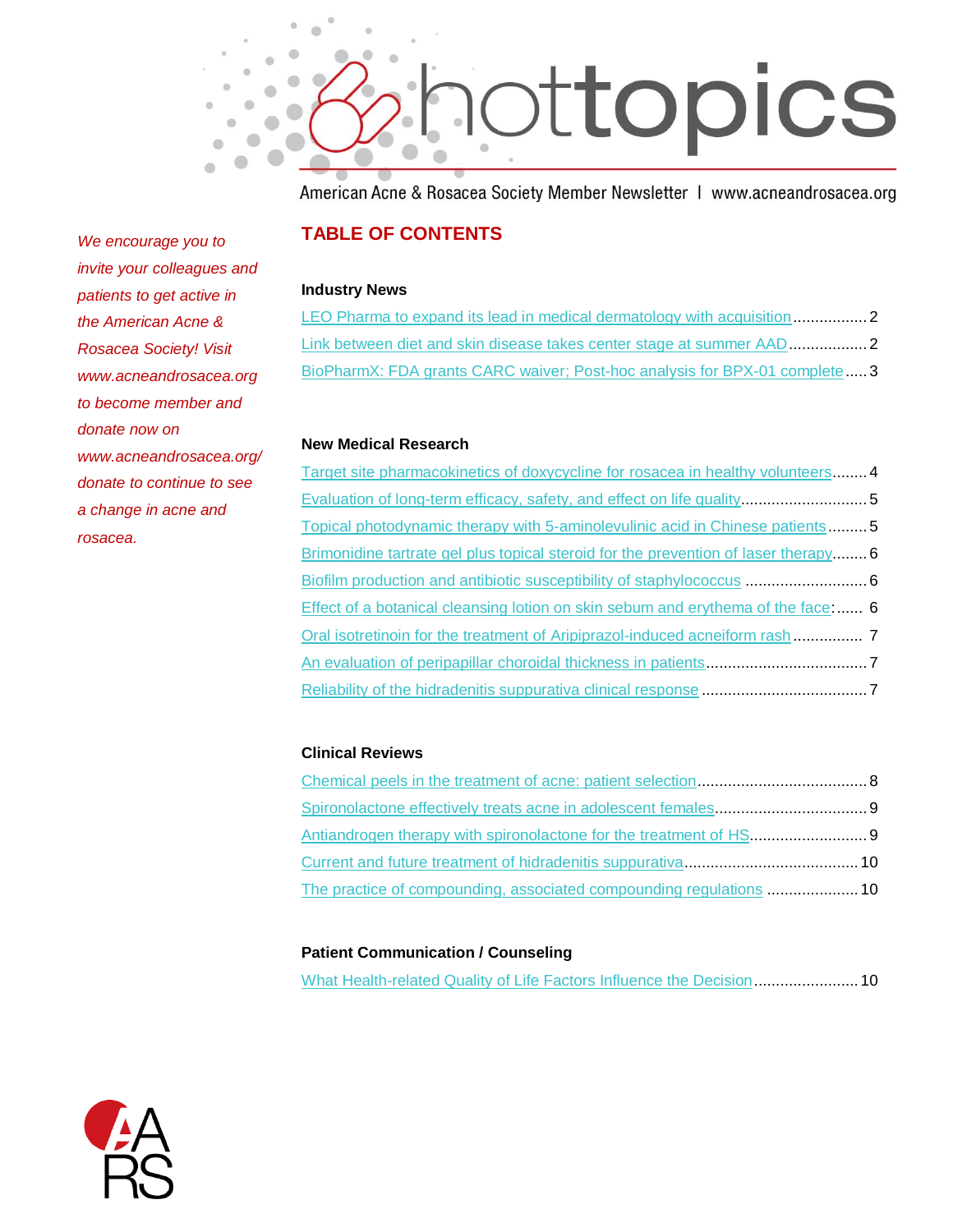## **Industry News**

## <span id="page-2-0"></span>**LEO Pharma to expand its lead in medical dermatology with acquisition of Bayer's prescription dermatology**

**unit.** BusinessWire. July 31, 2018. <https://www.businesswire.com/news/home/20180731005552/en/>

Significant step to bolster LEO Pharma's role as a leading global dermatology company with its goal of helping 125 million patients by 2025. LEO Pharma and Bayer announced today, that LEO Pharma has entered into a definitive agreement to buy Bayer's global prescription dermatology unit. The portfolio to be acquired includes branded topical prescription treatments for acne, fungal skin infections and rosacea, and a range of topical steroids with an annual turnover in 2017 of more than 280 million euros. It will enable LEO Pharma to expand significantly in key markets worldwide and broaden its therapeutic areas. Bayer's global medical dermatology portfolio, which includes prescription treatment solutions for acne (Skinoren®), fungal skin infections (Travogen® and Travocort® ) and rosacea (Finacea®), and a range of topical steroids (Advantan®, Nerisona®, and Desonate®), will add complementary treatment areas and strengthen the existing business of LEO Pharma worldwide, allowing the company to more than double sales in some markets. The transaction does not include Bayer's over-the-counter dermatology portfolio of brands such as Bepanthen® and Canesten® amongst others. "We are very excited about this agreement. With the strong prescription dermatology brands and the new colleagues from Bayer, LEO Pharma advances significantly towards our goal of helping 125 million patients by 2025. We will broaden our treatment range and considerably enhance our size in key markets around the world – underlining our ambition to be a preferred partner in medical dermatology," said Gitte P. Aabo, President and CEO of LEO Pharma. "We are very pleased to have found a good partner in LEO Pharma, who has a long history as a leader in scientific advancement and a culture that values discovery and innovation," said Heiko Schipper, member of Bayer's Board of Management and President of Consumer Health. "With the dedicated support of many employees to whom we are grateful, our prescription dermatology business has grown well since becoming part of Bayer in 2006. Moving forward, we believe that LEO Pharma is the right owner to grow and further develop the prescription dermatology business while enabling us to focus on building our core over-the counter brands". LEO Pharma will acquire the global product rights, except for Afghanistan and Pakistan, and take over the sales and marketing organizations in 14 countries, as well as a factory in Segrate, Italy. In total, around 450 people will join LEO Pharma as part of this transaction. The combination of the local sales and marketing organizations will make LEO Pharma more efficient. The acquisition is expected to close in two steps: During 2018 for the United States, and during the second half of 2019 for all other markets, subject to the satisfaction of customary closing conditions, including approval by the competition authorities. Financial details of the transaction were not disclosed.

## <span id="page-2-1"></span>**Link between diet and skin disease takes center stage at summer AAD**. Practical Dermatology, DermWire. Thursday, July 26, 2018. [http://practicaldermatology.com/dermwire/2018/07/26/link-between-diet-and-skin-disease](http://practicaldermatology.com/dermwire/2018/07/26/link-between-diet-and-skin-disease-takes-center-stage-at-summer-aad/?c=111&t)[takes-center-stage-at-summer-aad/?c=111&t=](http://practicaldermatology.com/dermwire/2018/07/26/link-between-diet-and-skin-disease-takes-center-stage-at-summer-aad/?c=111&t)

Dermatologists must help patients determine if there are any foods that may cause their skin condition to flare and provide evidence-based recommendations about next steps. "People looking to improve their skin health may think that changing their diet is the answer, but a dermatologist will tell you that's not necessarily the case," says boardcertified dermatologist Rajani Katta, MD, FAAD, a clinical professor of dermatology at McGovern Medical School at the University of Texas Health Science Center at Houston. "While diet can impact your skin in certain conditions, a lot of the information that's out there on the web is not based on sound scientific research." Dr. Katta discussed diet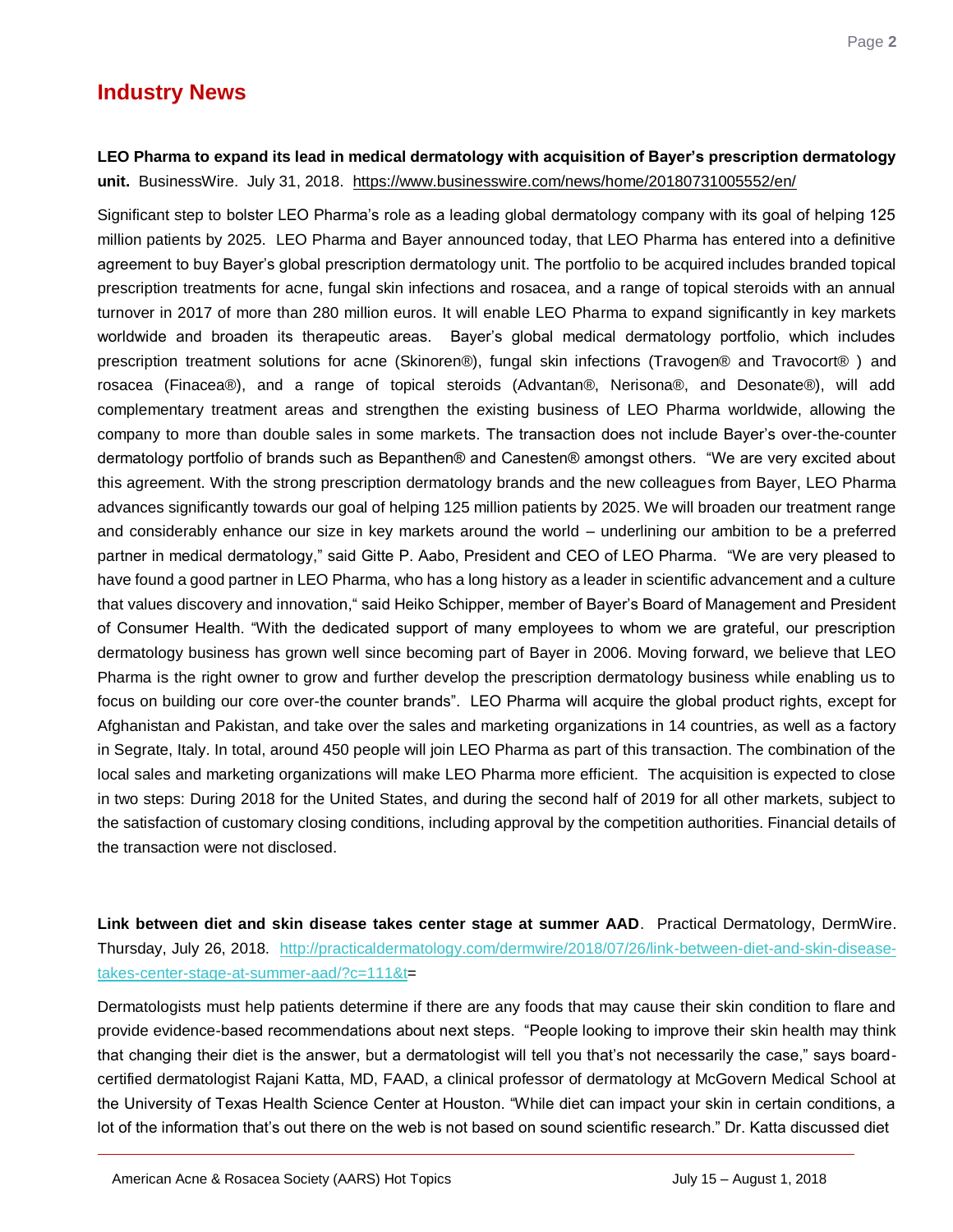and skin disease at the American Academy of Dermatology's annual summer meeting in Chicago. Since anyone can post anything they want on the Internet, the public should be wary of the information they find there, Dr. Katta says. Many websites are sponsored by companies trying to sell products, she says, so any recommendations they make should be taken with a grain of salt. While individuals may post on blogs or social media about dietary changes that they believe made a difference for their skin, many other factors could have played a role in their situations, she says, and other people may not experience the same effects. "You should not be making changes to your diet based on anecdotal evidence," Dr. Katta says. "One success story is not enough to prove something will work for everyone." Among the biggest misconceptions related to diet and dermatology is an overemphasis on the role of food allergies in skin conditions, Dr. Katta says. While some food allergies can affect the skin, she says, they play a limited role in skin disease overall. "Food allergies are not the cause of every skin condition," she says. "People tend to blame them a lot more than they should." Gluten, in particular, may be mistakenly identified as a source of skin inflammation, Dr. Katta says. Those with inflammatory skin disease like psoriasis and eczema may cut gluten from their diet in an attempt to improve their condition, she says, but such a change would only make a real difference for those with a diagnosed gluten allergy or hypersensitivity. "Gluten is not inherently inflammatory," she says. "The vast majority of people can eat gluten without any problems." Dr. Katta warns against elimination diets in general because they could cause people to miss out on important nutrients or eat too much of other foods to compensate for what they're cutting out. On the other side of the coin, she says, individuals should exercise caution in adding supplements to their diets. Because these substances are not regulated the way medications are, the claims on a bottle may not be verified by scientific evidence, she says, and the public should not just take those claims at face value. "You can't just pick a supplement up off the shelf and say, 'This is going to work for me,'" Dr. Katta says. "In order for a supplement to be helpful, it needs to be the right supplement taken at the right dose for the right person. A board-certified dermatologist can help you determine whether a supplement would help your skin and explain how to take it correctly." A boardcertified dermatologist also can help patients with skin diseases like acne and rosacea determine if there are any foods that may cause their condition to flare, Dr. Katta says, and if that's the case, the doctor can recommend dietary changes that might be helpful. She recommends that those considering such dietary changes speak to their doctor first. In addition to providing an accurate diagnosis for patients' skin conditions, she says, a dermatologist can explain what existing scientific research says — and doesn't say — about how diet can affect the skin. And while more research in this area is necessary, Dr. Katta says, the existing evidence does indicate that a diet supporting overall health also supports good skin health. "Nutrient-rich whole foods like fruits and vegetables, whole grains, and healthy fats are good for your whole body, and that includes your skin," Dr. Katta says. "If you're considering changing your diet for the sake of your skin, however, talk to a board-certified dermatologist first."

<span id="page-3-0"></span>**BioPharmX: FDA grants CARC waiver; Post-hoc analysis for BPX-01 complete.** Practical Dermatology, DermWire. Friday, July 20, 2018. [http://practicaldermatology.com/dermwire/2018/07/20/biopharmx-fda-grants-carc](http://practicaldermatology.com/dermwire/2018/07/20/biopharmx-fda-grants-carc-waiver-post-hoc-analysis-for-bpx-01-complete)[waiver-post-hoc-analysis-for-bpx-01-complete](http://practicaldermatology.com/dermwire/2018/07/20/biopharmx-fda-grants-carc-waiver-post-hoc-analysis-for-bpx-01-complete) 

The FDA has waived its requirement for a dermal carcinogenicity study for BPX-01 from BioPharmX Corporation, eliminating several years of non-clinical research normally required for FDA review. BPX-01, a novel topical gel formulation of minocycline for the treatment of inflammatory acne, received the waiver based on the results of a 39 week dermal minipig toxicity study conducted by BioPharmX and the extensive safety history of minocycline products, including the clinical safety data from the BPX-01 Phase 2 acne studies. The 39-week minipig study with BPX-01 found no pre-neoplastic or hyperplastic changes that might be indicative of carcinogenic potential and the clinical studies were also negative in terms of cutaneous toxicity. Based on these data, FDA agreed that no new useful information was likely to be gained by additional non-clinical animal studies. "The FDA waiver is important because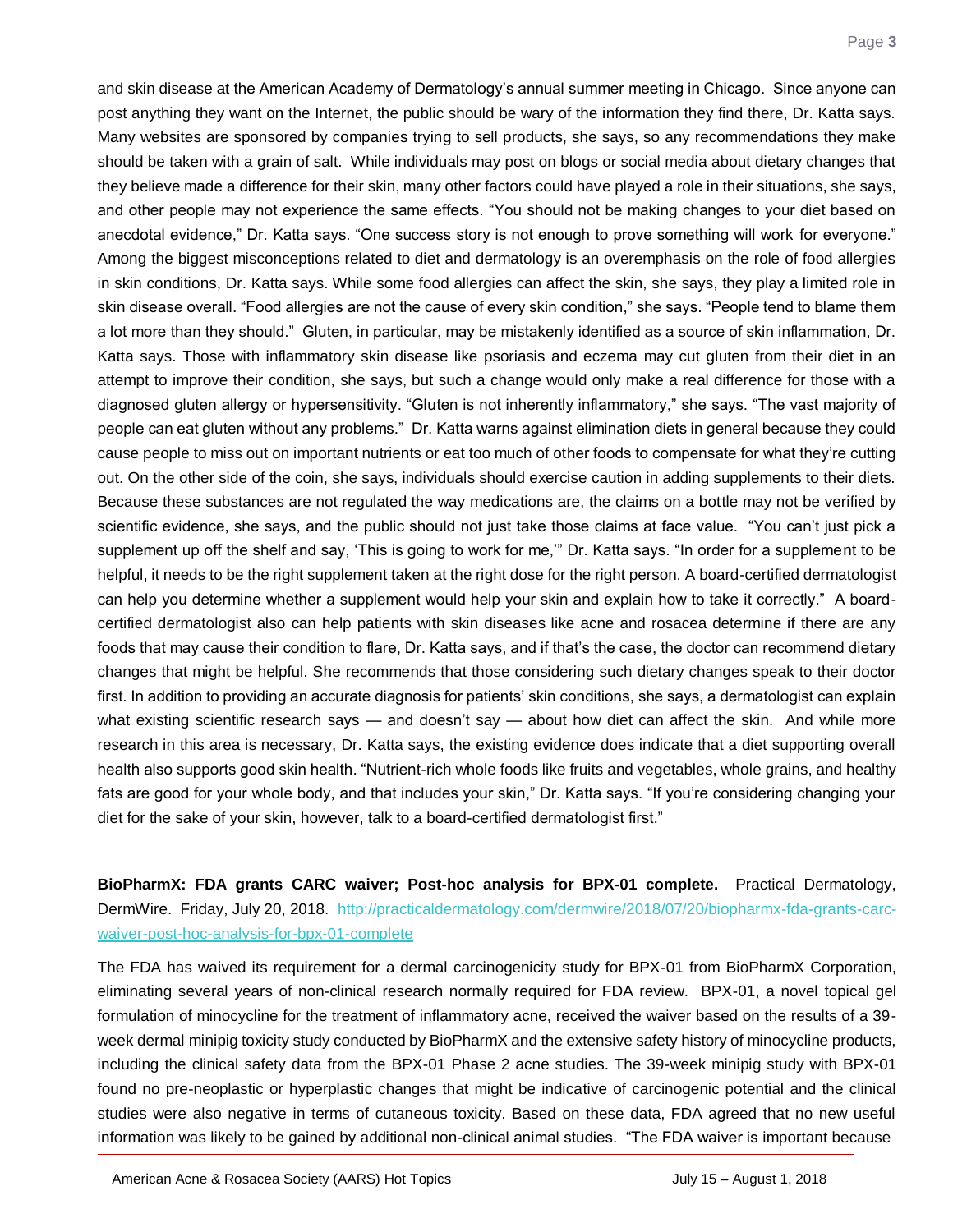it shaves years off of our non-clinical research, accelerating our regulatory schedule and eliminating concerns about the added time and costs of our non-clinical development," said AnnaMarie Daniels, BioPharmX executive vice president of clinical and regulatory affairs. "Our minipig study confirmed years of prior research showing that our BPX-01 topical minocycline poses no new carcinogenic threat to humans." BioPharmX also has released a post hoc analysis of phase 2b data assessing the impact of BPX-01 on the treatment of acne vulgaris in women. It found that female subjects outperformed the overall study population in the Investigator Global Assessment (IGA) outcomes. The Phase 2b clinical trial (ITT=219) was a 12-week randomized, double-blind, vehicle-controlled, dose-ranging study to assess the safety and efficacy of BPX-01 minocycline topical gel in the treatment of moderate to severe inflammatory acne vulgaris. Relative to the total ITT population, a higher proportion of subjects in the female subgroup (N=149) demonstrated a clinically relevant improvement in acne severity. In female subjects with a baseline IGA score of 3 or 4 (moderate-to-severe), 29.2% achieved a two-grade reduction to clear or almost clear while 25% of the total ITT population achieved this reduction. In female subjects with a baseline IGA score of 3 (moderate only), 31.8% of subjects achieved a two-grade reduction to clear or almost clear. "The results from the female subgroup analysis of BPX-01 in the Phase 2b acne trial is very relevant, and offers promise to a large patient population suffering from acne," said Hilary Baldwin, Medical Director of the Acne Treatment & Research Center in Morristown, NJ, and cochair of the BioPharmX Medical Advisory Board. "There is a significant need for a product that offers not only efficacy, but just as importantly, cosmetic elegance for women whose treatment options must fit their lifestyles and skin care regimens." The analysis will be presented at the Dermatology Education Foundation's DERM2018 conference in a poster entitled "Subset Analysis of IGA in Female Demographic in BPX-01 Topical Minocycline Gel Phase 2b Trial for the Treatment of Inflammatory Acne Vulgaris," this month in Las Vegas. BPX-01 uses the novel, patented HyantX™ delivery system, which stabilizes and solubilizes hydrophilic molecules in an anhydrous gel environment. This delivery system is capable of carrying a variety of active ingredients—and even combinations of actives—into the skin. Research has shown the delivery system may allow for maximum solubility for multiple actives, which is intended to lead to enhanced skin penetration and increased efficacy and tolerability, has antibacterial properties, and hydrates the skin, making the delivery system a valuable asset in pipeline development and strategic partnering. BioPharmX continues to be in ongoing discussions with a number of potential strategic partners regarding interest in the company's BPX-01 product candidate for the treatment of acne. The company continues to assess several written indications of interest and is evaluating the variety of financial and strategic benefits of the various options. Management remains diligent and deliberate in its thoughtful consideration of options as it works to maintain the best interests of the company and its shareholders.

## **New Medical News**

<span id="page-4-0"></span>**Target site pharmacokinetics of doxycycline for rosacea in healthy volunteers is independent of food-effect (PI Markus Zeitlinger).** Pal A, Matzneller P, Gautam A, et al. Br J Clin Pharmacol. 2018 Jul 22. doi: 10.1111/bcp.13721. [Epub ahead of print] <https://www.ncbi.nlm.nih.gov/pubmed/30033542>

Aims: DFD-09 (doxycycline) oral capsules 40 mg are approved for the treatment of inflammatory lesions of rosacea. Unlike the food-induced lowering of doxycycline's peak plasma concentration (Cmax), its exposure under fed conditions in skin, the drug's target site for rosacea, is unknown. The present study explored the effect of food on dermal pharmacokinetics of doxycycline. Methods: Pharmacokinetics of doxycycline in dermal interstitial fluid (d-ISF) and plasma of healthy volunteers were assessed in parallel groups under fed (n=6) and fasting (n=6) conditions during a 14-day once-daily treatment course with Doxycycline oral capsules 40 mg (DFD-09). Sampling of d-ISF and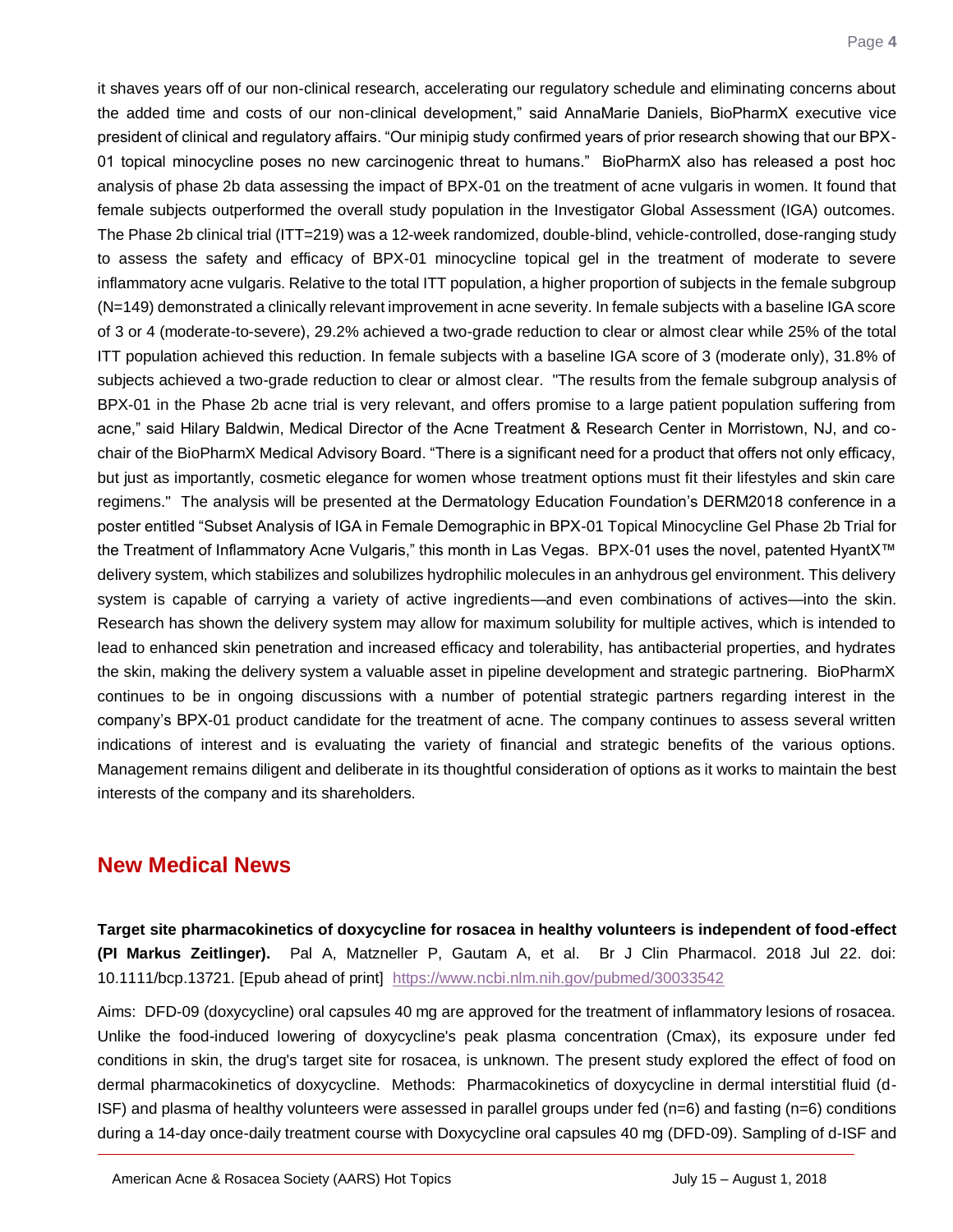plasma were performed on days 1, 10 (fasting group d-ISF only) and 14. Results: Twelve subjects were randomised, 11 analysed. No causally drug-related adverse events occurred. Dermal doxycycline exposures (Cmax and AUC) under fed state were about 30% lower than fasting state at day 1 but were similar at steady-state. In analogy to skin, plasma exposure showed no between-group difference at steady-state. Accumulation ratios were higher in skin than in plasma. Correcting for plasma protein binding (~90%), dermal doxycycline exposure was approximately 3-fold higher than unbound plasma exposure. Conclusions: At steady state, doxycycline concentrations in skin of fed and fasting healthy volunteers were comparable. Doxycycline's efficacy in rosacea is possibly due to considerable dermal accumulation of unbound doxycycline and is independent of food-effect. EudraCT registration number 2016-001622- 34.

<span id="page-5-0"></span>**Evaluation of long-term efficacy, safety, and effect on life quality of pulsed dye laser in rosacea patients.** Bulbul Baskan E, Akin Belli A. J Cosmet Laser Ther. 2018 Jul 24:1-5. doi: 10.1080/14764172.2018.1502453. [Epub ahead of print] <https://www.ncbi.nlm.nih.gov/pubmed/30040521>

Background: Rosacea is a chronic disease affecting the patients' life quality negatively. Although various laser systems are used in the rosacea treatment, studies reporting efficacy and long-term continuity of benefit of laser therapies are scarce. Objectives: We aimed to evaluate the efficacy, safety, continuity of benefit, and effect on life quality of pulsed dye laser (PDL) in the rosacea patients. Methods: Fourteen rosacea patients treated with PDL were enrolled in the study. The number of treatment sessions were varied from one to four. The efficacy was evaluated by the physicians' clinical assessment (PCA), patients' self-assessment (PSA), and erythema and telengiectasia grading scores. Additionally, the patients were asked about the continuity of the benefit and improvement in their life qualities after the treatment. Results: Both the erythema and telangiectasia scores were significantly improved after the treatment (p < 0.001). According to PCA, nine patients had a clinical improvement of >50%. According to PSA, 11 patients had good/excellent improvement. Moderate/significant benefit of treatment continued in 12 patients at the follow-up period (mean 21.64  $\pm$  14.25 months). The life quality scores were significantly improved. No serious side effects were observed. Conclusion: PDL has high and long-term efficacy in the treatment of rosacea with a good safety profile

<span id="page-5-1"></span>**Topical photodynamic therapy with 5-aminolevulinic acid in Chinese patients with rosacea.** Sun Y, Chen L, Zhang Y, et al. J Cosmet Laser Ther. 2018 Jul 24:1-5. doi: 10.1080/14764172.2018.1502455. [Epub ahead of print] <https://www.ncbi.nlm.nih.gov/pubmed/30040517>

Background: Rosacea is difficult to cure and frequently recurs. Topical photodynamic therapy (PDT) has been tentatively used, with only preliminary results reported. Objective: To evaluate the efficacy and safety of topical PDT in Chinese patients with rosacea. Methods & materials: Seventeen participants with rosacea were treated three times using 5-aminolevulinic acid (ALA)-PDT at intervals of 7-10 days. Papule and pustule numbers, erythema severity, telangiectasia severity, physician's global assessment (PGA) score (1 [best]-6), and patient satisfaction score (0-3 [highest]) were assessed. Rosacea improvement and the total effective rate were calculated. Stratum corneum hydration and sebum levels, and the melanin index (MI) and erythema index (EI) were measured non-invasively. Results: After three treatments with ALA-PDT, the total effective rate (≥50% improvement) was 64.71%, mean PGA score was 2.88  $\pm$  0.93, and mean patient satisfaction score was 1.71  $\pm$  0.69. The EI significantly decreased 1 month after the final treatment (from  $468 \pm 80.61$  to  $439 \pm 77.78$  for the forehead and from  $507.65 \pm 92.51$  to  $483.27 \pm 78.32$ for the nasal ala). Four participants received three additional treatments. They achieved 50-74% improvement after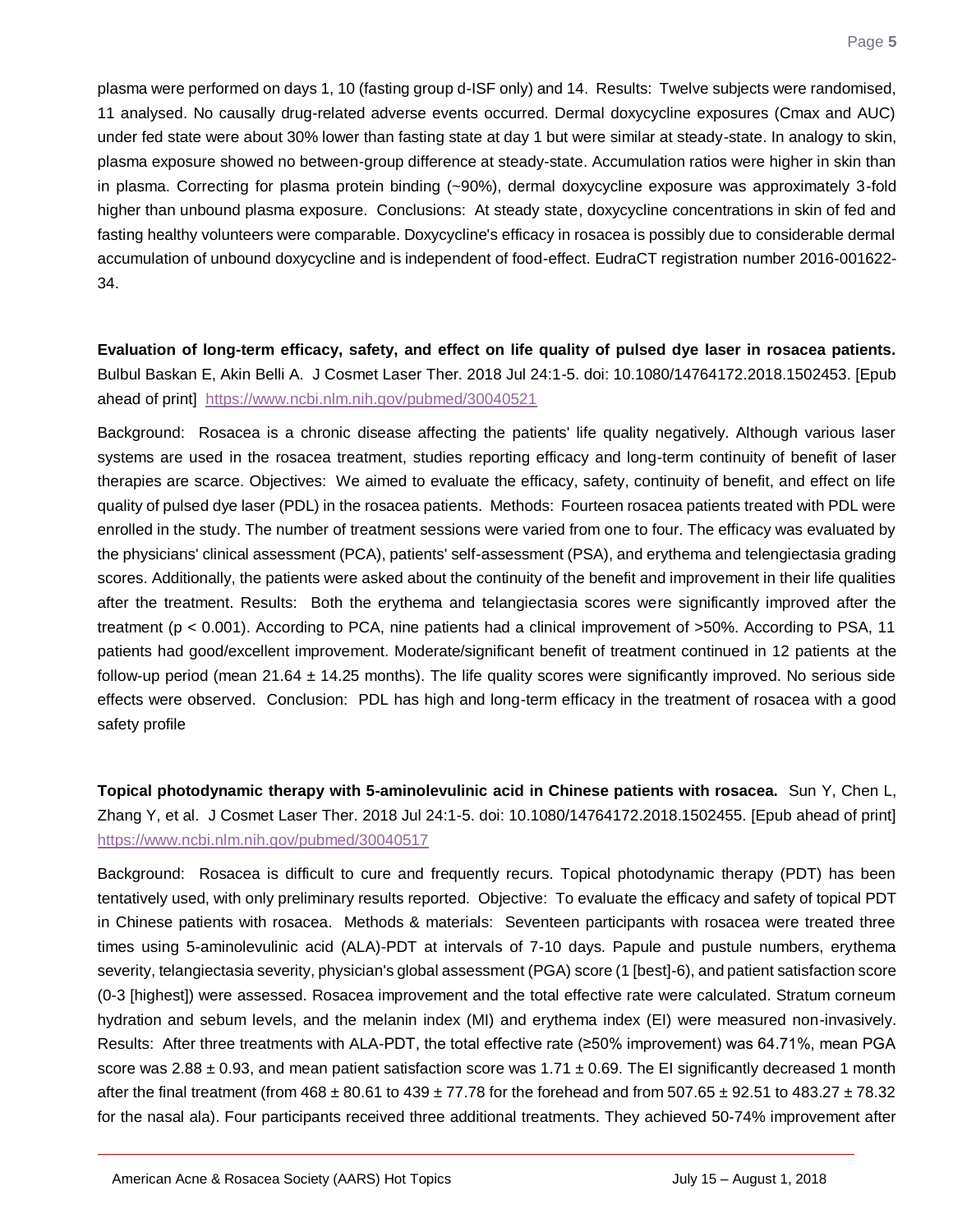three treatments and ≥75% improvement after six treatments. Conclusion: ALA-PDT is safe and effective for treating rosacea.

<span id="page-6-0"></span>**Brimonidine tartrate gel plus topical steroid for the prevention of laser therapy-related postinflammatory hyperpigmentation**. Hong JY, Lee HW, Park KY, et al. Dermatol Ther. 2018 Jul 20:e12657. doi: 10.1111/dth.12657. [Epub ahead of print] <https://www.ncbi.nlm.nih.gov/pubmed/30028559>

Brimonidine gel, originally approved for the treatment of facial rosacea, causes direct vasoconstriction and possesses extensive utilization in dermatologic fields. A Q-switched (QS) neodymium-doped yttrium aluminum garnet (Nd:YAG) laser is generally used to treat solar lentigo (SL), often leaving unwanted postinflammatory hyperpigmentation (PIH), especially in dark-skinned individuals. A 58-year-old man with Fitzpatrick skin type IV presented to remove solar lentigines from his face. Prior to and after laser treatment, topical brimonidine gel and steroid cream were applied. In this study, we investigated whether topical application of the α-adrenergic receptor agonist brimonidine could reduce PIH after QS laser treatment of lentigine in a dark-skinned patient.

#### [Download Reference Document](http://files.constantcontact.com/c2fa20d1101/f2550203-b282-4a0c-9e1b-aed8dba3c8c9.pdf)

<span id="page-6-1"></span>**Biofilm production and antibiotic susceptibility of staphylococcus epidermidis strains from hidradenitis suppurativa lesions.** Ardon CB, Prens EP, Fuursted K, et al. J Eur Acad Dermatol Venereol. 2018 Jul 19. doi: 10.1111/jdv.15183. [Epub ahead of print] <https://www.ncbi.nlm.nih.gov/pubmed/30022542>

Background: An aberrant interaction between commensal skin bacteria and the host skin immune system is considered important in the pathogenesis of Hidradenitis Suppurativa (HS). Objective: In this study we investigated the antibiotic susceptibility and biofilm-forming capabilities of S. epidermidis strains isolated from HS patients. Methods: Skin biopsies were taken from active HS lesions such as inflammatory nodules and/or sinuses and noninvolved skin from 26 patients and cultured under optimal microbiological conditions for 24 hours. Planktonic growth, biofilm production, antibiotic susceptibility, and biofilm eradication by clindamycin, doxycycline, rifampicin, tetracycline, were tested including a laboratory control strain of S. epidermidis for reference. Results: S. epidermidis was cultured in 16 out of 26 HS patients (62%). In total 27 different S. epidermidis isolates were identified; 16 (59%) from non-involved skin and 11 (41%) from HS lesions. All bacterial strains showed planktonic growth. Twenty-four out of 27 (89%) isolates were strong biofilm producers in vitro. The biofilm-forming capability varied amongst the strains from non-involved skin and lesional skin. Twenty-four strains had an intermediate to resistant antibiotic susceptibility to clindamycin (89%). Rifampicin was the most effective antibiotic at inhibiting planktonic growth and at eradication of biofilm (p<0.05). Conclusion: We observed a slight increase in S. epidermidis virulence, characterized by resistance to commonly used antibiotics, increased biofilm production, and resistance to biofilm eradication. Especially the reduced sensitivity to tetracycline and clindamycin, two standard antibiotics in the treatment of HS is alarming. Rifampicin, also important in HS treatment, showed the greatest efficacy at eradicating the biofilm at low MIC concentrations.

<span id="page-6-2"></span>**Effect of a botanical cleansing lotion on skin sebum and erythema of the face: A randomized controlled blinded half-side comparison.** Weber N, Schwabe K, Schempp CM, Wölfle U. Cosmet Dermatol. 2018 Jul 18. doi: 10.1111/jocd.12680. [Epub ahead of print]<https://www.ncbi.nlm.nih.gov/pubmed/30022595>

Background: Elevated levels of skin sebum are associated with the growth of Propionibacterium acnes. Intensive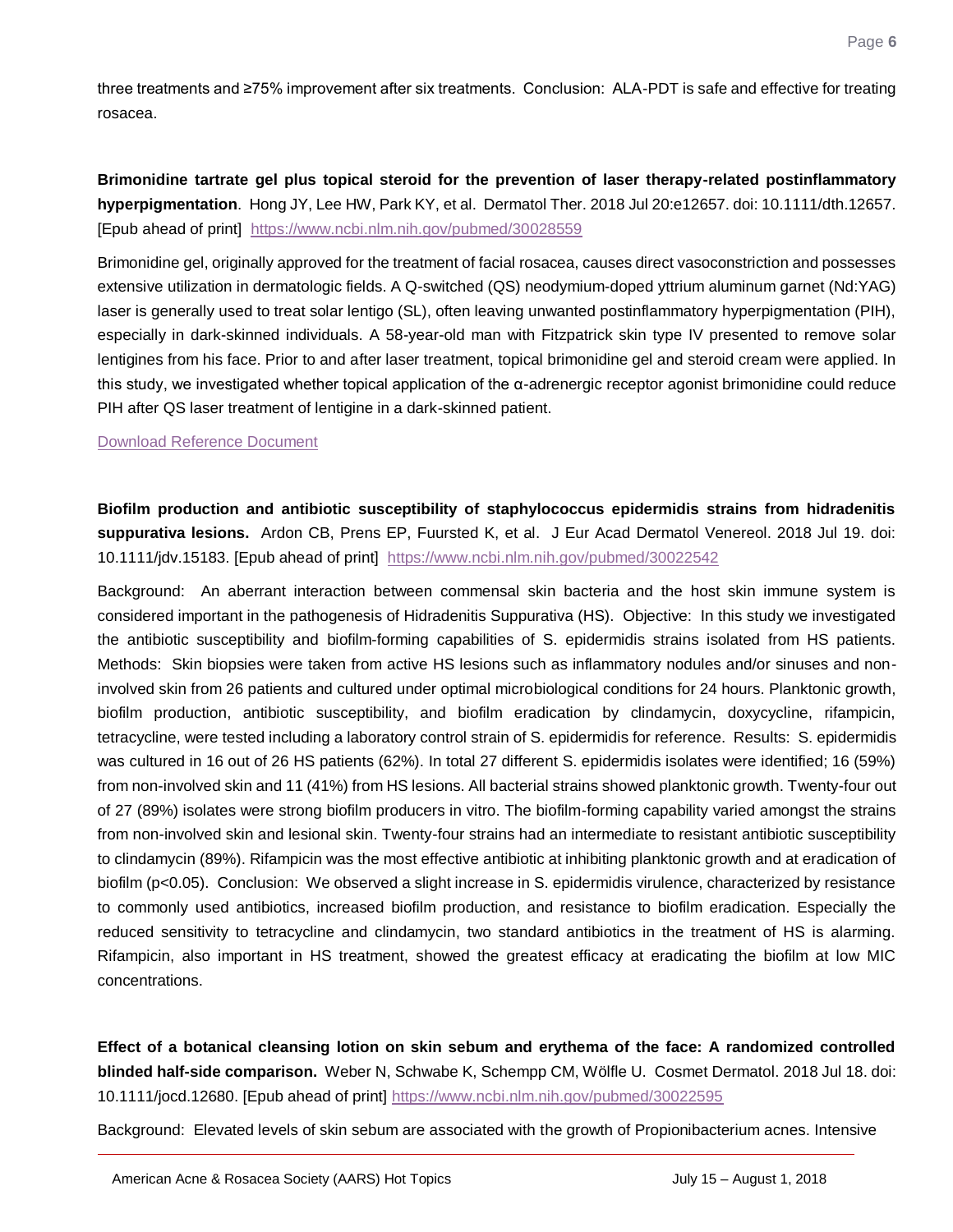degreasing of the skin reduces Propionibacterium acnes but also may cause skin irritation. AIMS: We assessed the degreasing effect and skin tolerability of a botanical face cleanser with hops and willow bark extract and disodium cocoyl glutamate as mild cleansing agent compared to a standard face cleanser with sodium laureth sulfate (SLES). Materials and methods: A total of 21 healthy volunteers with normal to oily skin were enrolled in this study. Both cleansers were applied twice a day on the left or right side of the forehead for 15 days in a standardized manner. Bioengineering measurements were performed on day 8 and 15 and on day 17 after an application break of 48 hours. The sebum level was determined using a Sebumeter®, and skin redness was measured using a Mexameter®. Results: The botanical face cleanser significantly reduced the sebum level  $(P < .01)$  in the test area on day 17. The SLES containing cleanser showed a statistically relevant degreasing effect already on day 15, but after the application break the sebum level increased again on day 17. None of the cleansers caused skin irritation as determined by skin redness measurements. Conclusions: In contrast to the SLES containing cleanser, the botanical skin cleanser with hops and willow bark extract had a continuous degreasing effect without reactive seborrhoe after the treatment break. Skin cleansing without SLES might be advantageous for sensitive skin.

<span id="page-7-0"></span>**Oral isotretinoin for the treatment of Aripiprazol-induced acneiform rash.** Navarro-Triviño FJ, de Jaime Ruiz P, Porras Segovia A, Garrido Torres-Puchol V. Dermatol Ther. 2018 Jul 17:e12637. doi: 10.1111/dth.12637. [Epub ahead of print] <https://www.ncbi.nlm.nih.gov/pubmed/30019366>

Acneiform rash is a commonly reported side effect to certain types of medications, including antipsychotic agents. Its clinical presentation consists mainly of papulopustular lesions. Other types of lesions, such as nodular or cystic, can also be observed. Body distribution of the lesions follows a similar pattern to acne vulgaris. Depending on the severity of the case, drug-induced acne may be treated in different ways. In mild cases, the use of topical antibiotics and retinoids in combination is usually effective. With more severe forms, it may be necessary to add oral antibiotics, such as tetracyclines, but a good response is not always achieved. Identification of the drug responsible for the side-effect is mandatory in refractory eruptions. Herein, we present the case of an Aripiprazole-induced acneiform rash successfully treated with oral Isotretinoin. The treatment was effective and well tolerated and there was no need to discontinue the psychopharmacological medication. This is the first study to report this modality of treatment.

<span id="page-7-1"></span>**An evaluation of peripapillar choroidal thickness in patients receiving systemic isotretinoin treatment.** Yavuz C, Ozcimen M. Cutan Ocul Toxicol. 2018 Jul 22:1-13. doi: 10.1080/15569527.2018.1503289. [Epub ahead of print] <https://www.ncbi.nlm.nih.gov/pubmed/30033766>

Oral isotretinoin (13-cis retinoic acid, 13-cis RA) was approved for severe acne treatment by the FDA in 1982. It is still one of the most preferred drugs in dermatology practice from that date till now. There are numerous side effects of oral isotretinoin therapy. The ocular side effects associated with oral isotretinoin use are mostly dose-dependent. Numerous ocular pathologies affect peripapillary choroidal layer primarily or indirectly. Evaluation of the peripapillary choroidal layer in the patients receiving oral isotretinoin therapy may aid in explaining the pathophysiology of ocular side effects. In this study, peripapillary choroidal thickness was assessed in the patients receiving oral isotretinoin treatment via optical coherent tomography technique. Significant difference was found in the superotemporal and temporal areas.

<span id="page-7-2"></span>**Reliability of the hidradenitis suppurativa clinical response in the assessment of patients with hidradenitis suppurativa.** Kimball AB, Ganguli A, Fleischer A. J Eur Acad Dermatol Venereol. 2018 Jun 29. doi: 10.1111/jdv.15163. [Epub ahead of print] <https://www.ncbi.nlm.nih.gov/pubmed/29959796>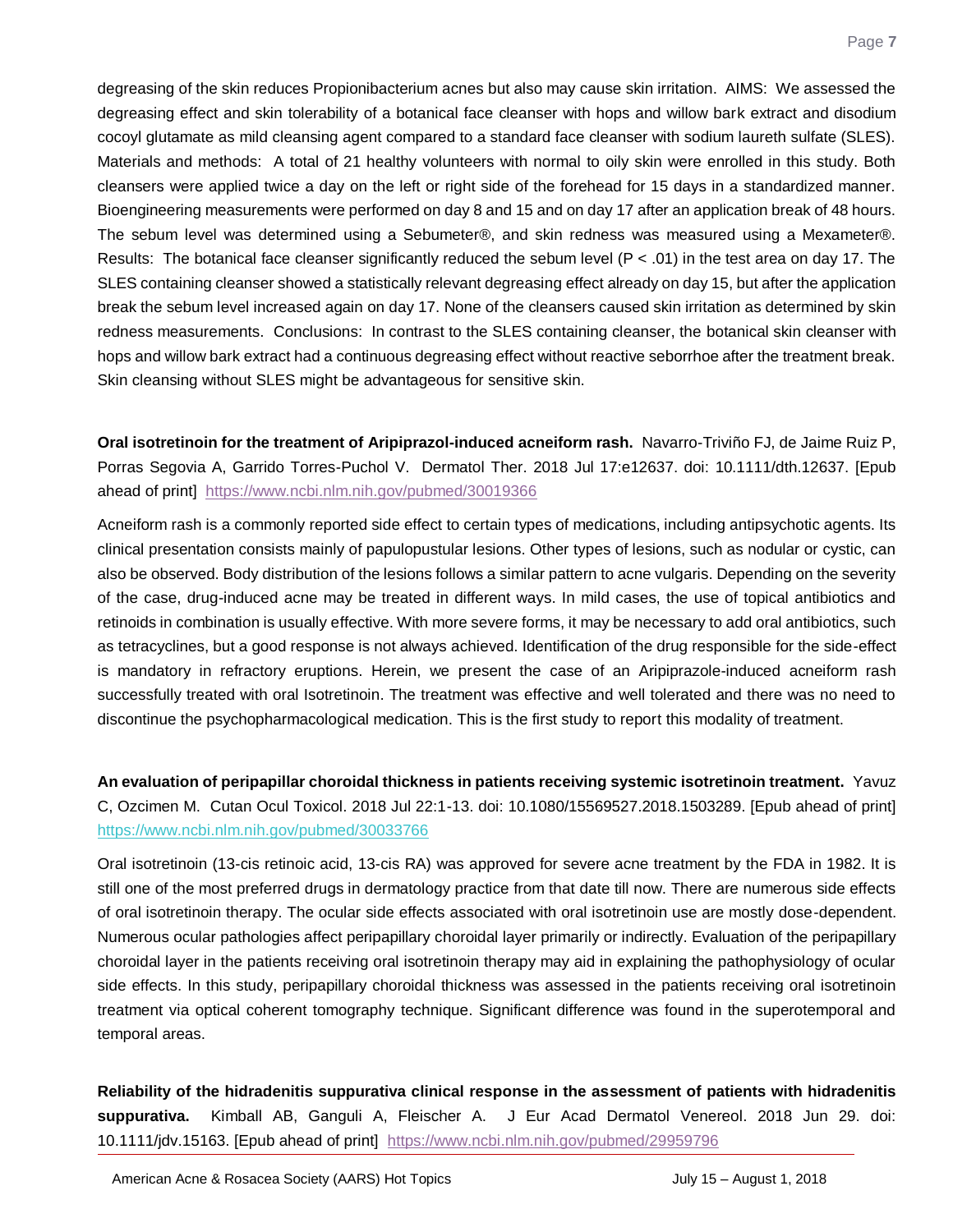Background: Hidradenitis suppurativa clinical response (HiSCR) is a validated clinical end point for measuring response to treatment in patients with hidradenitis suppurativa (HS). Previous studies have reported on the validity, responsiveness and meaningfulness of the HiSCR. Objective: To evaluate the HiSCR for inter- and intrarater reliability characteristics. Methods: A stand-alone, two-site, prospective, non-interventional observational study consisted of 22 patients, with self-reported severity between mild, moderate and severe HS. The Patient Global Impression of Change (PGI-C) scale was completed by patients at Timepoint 2. Descriptive statistics of Hurley Stage, total abscesses, total draining fistulas, total inflammatory nodules and total AN count (sum of inflammatory nodules and lesions) were reported at two timepoints. Inter-rater reliability and intrarater reliability for the HS lesion count tool were evaluated at two timepoints (baseline and Day 7) using the HS lesion count tool. Intraclass correlation (ICC) coefficients of lesion counts were calculated to evaluate inter- and intrarater reliability of lesion counts between pairs of dermatologists. Results: The majority of patients demonstrated either no change or minimally worse PGI-C in HS scores. Descriptive statistics were similar between rater groups and timepoints assessed. Inter-rater ICC coefficients for abscess count at Timepoints 1 and 2 were 0.38 and 0.67. The ICC coefficients for draining fistula and AN count were ≥0.61 at both timepoints. In an exploratory model, ICC coefficients were ≥0.68 for all evaluated lesion counts. The test-retest reliability using ICC coefficients was ≥0.70 for total abscess, draining fistula, inflammatory nodule and AN count. Conclusion: The HS lesion count tool had an acceptable inter- and intrarater reliability, indicating that HiSCR has a strong degree of reproducibility and consistency in the evaluation of patients with HS.

## **Clinical Reviews**

<span id="page-8-0"></span>**Chemical peels in the treatment of acne: patient selection and perspectives.** Castillo DE, Keri JE. Clin Cosmet Investig Dermatol. 2018 Jul 16;11:365-372. doi: 10.2147/CCID.S137788. eCollection 2018. <https://www.ncbi.nlm.nih.gov/pmc/articles/PMC6053170/>

Acne vulgaris is the most common skin disorder in adolescents and young adults. It carries a significant psychological and economic burden to patients and society. A wide range of therapeutic options are available, including topicals and systemic therapies. Chemical peeling is a skin resurfacing procedure intended to regenerate normal skin from the application of exfoliative agents. It has been used for the treatment of acne vulgaris and other skin disorders for decades. There are several chemical agents with variable mechanisms of action, usually classified as superficial, medium, and deep peels. When selecting the patient and the appropriate peel, the dermatologist individualizes therapy, and performs an extensive interview, including past medical history and physical exam. Several host factors can affect the outcome of this procedure, including current psychological state, medications, history of surgery, and immune system, among others. The physician must also be confident that the peel is safe and effective for the target patient. The Fitzpatrick skin type scale is a useful tool to classify patients based on skin color and ability to tan, but also can be used to evaluate preoperative risk of postpeel response and complications. Dark-skinned patients (Fitzpatrick skin type IV-VI), including blacks, Asian, and Hispanic/Latino, are at higher risk of postinflammatory/postpeel hyperpigmentation. When treating these populations, deep chemical peels should be avoided, and preoperative preparation emphasized. There are many studies available in the literature supporting the use of superficial to medium depth peels as adjuvant therapy for acne vulgaris. This review article aims to present the most important factors when selecting a patient for a chemical peel, the evidence behind its safety and efficacy, and special considerations when choosing a specific agent.

### [Download Reference Document](http://files.constantcontact.com/c2fa20d1101/bcf3c79f-b415-40e3-82bd-464acec8f2ec.pdf)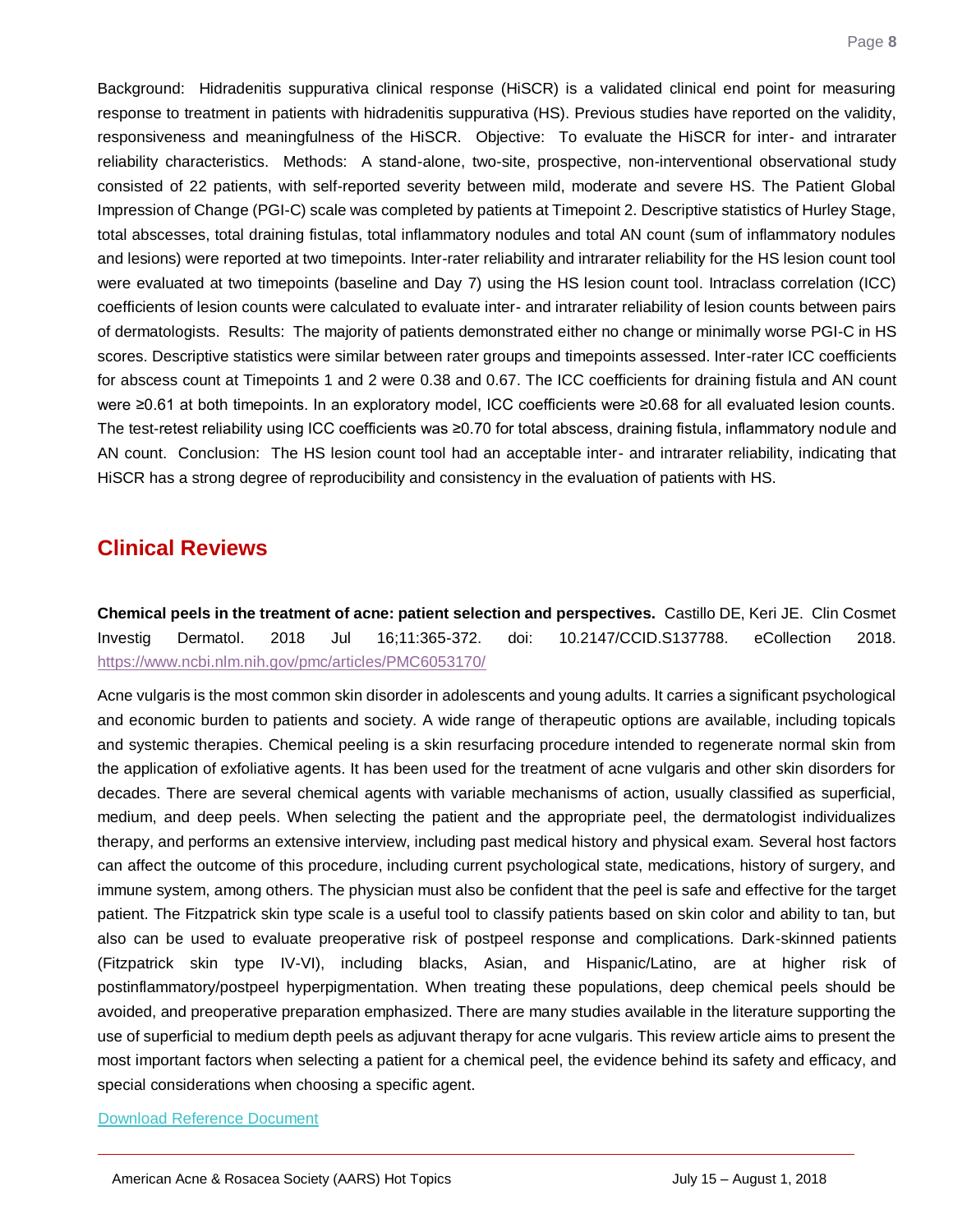<span id="page-9-0"></span>**Spironolactone effectively treats acne in adolescent females.** July 13, 2018. Brunk D. Dermatology News. [https://www.mdedge.com/edermatologynews/article/170220/dermatology/spironolactone-effectively-treats-acne](https://www.mdedge.com/edermatologynews/article/170220/dermatology/spironolactone-effectively-treats-acne-adolescent?channel=171)[adolescent?channel=171](https://www.mdedge.com/edermatologynews/article/170220/dermatology/spironolactone-effectively-treats-acne-adolescent?channel=171) 

Spironolactone is a safe and effective treatment for acne in adolescent females, results from a single-center retrospective study have shown. In an interview at the annual meeting of the Society for Pediatric Dermatology, study author Erin Roberts, MD, said that while spironolactone is widely used in dermatology for treating acne vulgaris in women, it is not approved by the Food and Drug Administration for the treatment of acne, likely because published data are lacking. In addition, she said, less is known about its use, safety, and efficacy in the pediatric population. Dr. Roberts, a resident in the department of dermatology at the Mayo Clinic, Rochester, Minn., and her associates retrospectively reviewed 80 female patients younger than 21 years of age who were treated with spironolactone and topical therapies alone, or with spironolactone plus oral antibiotics and/or contraceptive pills. All patients were seen by clinicians at the Mayo department of dermatology and were followed for a mean of 11.2 months. The mean age of patients was 19 years and 71.3% had acne flares with their menstrual cycles, 67.5% had acne located on the jawline, 58.8% had concomitant use of an estrogen-containing oral contraceptive, and 93.8% were unresponsive to other oral treatments prior to using spironolactone. The median spironolactone daily dose was 100 mg, and ranged between 25 mg and 200 mg. Following acne score assessments, the researchers observed that 64 of the 80 patients (80%) experienced improvement of acne on treatment with spironolactone, while 16 (20%) did not respond and were subsequently escalated to oral isotretinoin therapy. Three patients (3.8%) experienced side effects, most commonly lightheadedness, headache, and fatigue, while five patients stopped taking the medication because of adverse effects, cost, or personal preference. "It was nice to see that spironolactone did improve acne," Dr. Roberts said. "We think of it as something to use for patients in their 20s, but not as much for patients in their teens. I think it could be a good option for them." She also recommended starting patients on a dose of 100 mg daily. "We saw that it does have a dose response," Dr. Roberts said. "It wasn't until patients got to 100 mg daily that we started to see significant improvement."

<span id="page-9-1"></span>**Antiandrogen therapy with spironolactone for the treatment of hidradenitis suppurativa.** Golbari NM, Porter ML, Kimball AB. J Am Acad Dermatol. 2018 Jul 9. pii: S0190-9622(18)32222-9. doi: 10.1016/j.jaad.2018.06.063. [Epub ahead of print] <https://www.ncbi.nlm.nih.gov/pubmed/30003993>

Background: Hormonal therapy is a potential treatment for hidradenitis suppurativa (HS). However, little data exists describing the efficacy of spironolactone in HS treatment. Objective: To assess whether spironolactone treatment improves HS disease severity and patient reported pain. Methods: We performed a single center chart review of female HS patients treated with spironolactone between 2000 and 2017. Primary outcome measurements included the HS Physician Global Assessment (HSPGA), Hurley Staging, inflammatory lesion count, fistula count, and a numeric rating scale for pain. Results: Subjects on average were exposed to 75mg of spironolactone daily over a 7.1-month follow-up period. Patients achieved significant disease improvement with regards to pain (Δ-1.5, P=.01), inflammatory lesions (Δ-1.3, P=.02), and HSPGA (Δ-0.6, P<.001). As expected, no change was found for Hurley stage (Δ0, P=.32) or fistulas (Δ0, P=.73). There was no difference in improvement between subjects who received less than 75mg daily (n= 25, average 45mg/day) and those who received greater than 100mg daily (n=21, average 112mg/day). Limitations: Retrospective nature, limited sample size, and variations in severity measures documented were limiting factors. Conclusions: Management of HS with spironolactone reduces lesion count, HSPGA and pain. Lower doses appear to be effective and may be an appropriate option for patients with tolerability concerns.

### [Download Reference Document](http://files.constantcontact.com/c2fa20d1101/b85499bc-ed33-4af5-b74b-548f71fefd2f.pdf)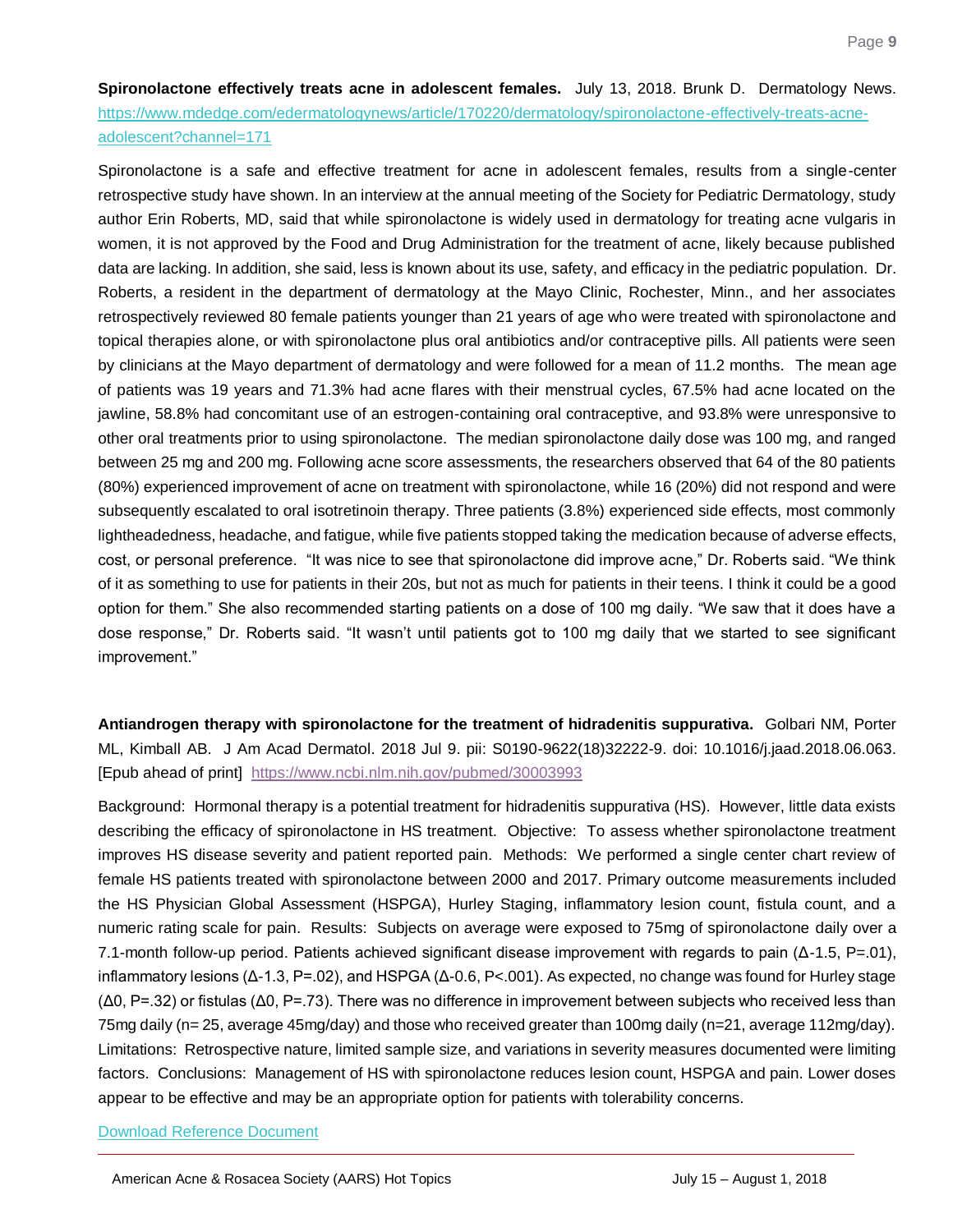<span id="page-10-0"></span>**Current and future treatment of hidradenitis suppurativa.** van Straalen KR, Schneider-Burrus S, Prens EP. Br J Dermatol. 2018 Jul 7. doi: 10.1111/bjd.16768. [Epub ahead of print] https://www.ncbi.nlm.nih.gov/pubmed/29981245

This scholarly review on the current and future treatment of hidradenitis suppurativa (HS) focuses on medical and surgical treatment options, while novel pipeline drugs are also discussed. Treatment goals are to limit the incidence and duration of flares, reducing inflammation and suppuration, achieving local cure after surgery and, most importantly, to improve the quality of life of patients with HS. The type of medication and/or surgery should be chosen based on the stage of the disease and the degree of inflammation. However, the lack of a simple scoring system and the lack of clear surgical outcome definitions hamper the interpretation of treatment efficacy and the comparison between different treatment strategies. The therapeutic pipeline for HS is gradually expanding, and will probably lead to a broader panel of more effective therapeutic options.

[Download Reference Document](http://files.constantcontact.com/c2fa20d1101/1f67b460-3501-41b6-9714-0930d2c63d88.pdf)

<span id="page-10-1"></span>**The practice of compounding, associated compounding regulations, and the impact on dermatologists.**  Quertermous J, Desai S, Harper J, et al. J Drugs Dermatol. 2018 Jul 1;17(7):s17-s22. [https://www.ncbi.nlm.nih.gov/pubmed/?term=The+Practice+of+Medical+Compounding%2C+Associated+Regulation](https://www.ncbi.nlm.nih.gov/pubmed/?term=The+Practice+of+Medical+Compounding%2C+Associated+Regulations%2C+and+the+Impact+on+Dermatologists) [s%2C+and+the+Impact+on+Dermatologists](https://www.ncbi.nlm.nih.gov/pubmed/?term=The+Practice+of+Medical+Compounding%2C+Associated+Regulations%2C+and+the+Impact+on+Dermatologists) 

Medication compounding gained national attention in the fall of 2012 after contaminated compounded medications produced in the New England Compounding Center infected 800 people with fungal meningitis and led to several fatalities. This prompted Congress to pass regulations on compounding through the Drug Quality and Security Act (DQSA) in 2013. The act increased oversight of patient-specific drug compounding taking place in compounding pharmacies, created 503(b) outsourcing facilities to obtain compounded drugs, and added regulations for obtaining compounded drugs from traditional 503(a) pharmacies. These regulations also had a broader overall impact by triggering federal and state-specific policies, which have ultimately limited a physician's ability to perform low-risk, inoffice compounding. This article provides an overview of the different types of compounding restrictions, reviews the current federal and state regulations and/or guidelines, discusses how newly proposed policies may affect the practice of dermatology, and presents an algorithm on how the practicing dermatologist should approach compounding.

[Download Reference Document](http://files.constantcontact.com/c2fa20d1101/a8e5c7b8-dd34-47fb-bf1f-b3f553983810.pdf)

## **Patient Counseling/Communication**

<span id="page-10-2"></span>**What Health-related Quality of Life Factors Influence the Decision of Patients with Acne to Visit a Dermatologist?** Chernyshov PV, Petrenko A, Kopylova V. J Clin Aesthet Dermatol. 2018 Jul;11(7):21-25. Epub 2018 Jul 1. <https://www.ncbi.nlm.nih.gov/pubmed/30057661>

Background: Acne is a common dermatologic disease that can have a profound negative impact on a patient's healthrelated quality of life (HRQoL). HRQoL correlates with acne severity in some, but not all, studies. In other words, patients with the same level of acne severity might experience different levels of impact on their HRQoL. Objective: We aimed to determine which HRQoL factors are negatively affected most in patients with acne who seek dermatologic consultation and treatment for their acne. Methods: One hundred patients with acne who sought treatment from a dermatologist ("active" patients) and 159 students with a confirmed diagnosis of acne ("passive" patients) who had not sought treatment from a dermatologist were assessed for HRQoL. To avoid differences in acne